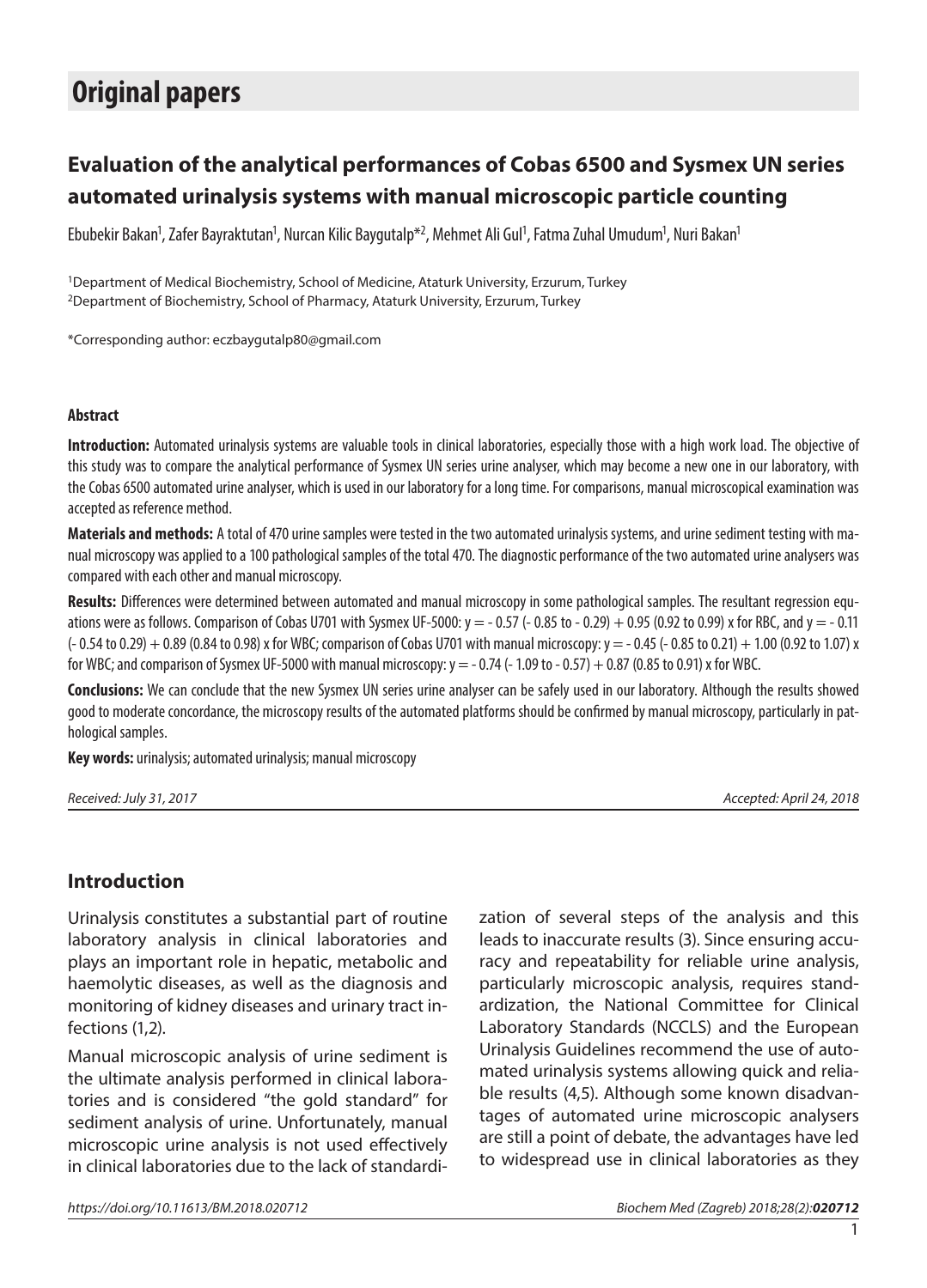provide improvements on the labour-intensive, time-consuming, wide-ranging and questionable manual microscopic analysis results (6).

Although the components of automated urinalysis platforms vary depending on the manufacturer, they are principally composed of two integrated main modules: the physical/chemical unit and the microscope unit (7,8). Many companies have developed new generation automated systems based on different technologies to automate urinalysis. Recently, Sysmex Corporation developed the Sysmex UN series, which is composed of three modules: UC-3500 (the chemical analysis unit), UF-5000 (the automated urine particle analyser part, which scans the formed element of urine with fluorescence flow cytometry), and UD-10 (digital particle screening device). The Cobas 6500 is another fully automated urine analyser, which has been developed by Roche Diagnostics and is currently being used in our laboratory.

The aim of this study was to evaluate the diagnostic performance of the new platform Sysmex UN series, which may become a new one in our laboratory, by comparing it with Cobas 6500 analyser, which is used in our laboratory for a long time, and manual microscopic examination. The manual microscopic examination was accepted as reference method for the evaluation of 100 pathological samples. Therefore, the results of the chemical and microscopic modules of the two analysers were compared, and the results of each microscopic module of the analysers were collated to those of manual microscopy in pathological samples.

## **Materials and methods**

## **Materials**

From the urine samples sent to our laboratory from out-patients and in-patients admitted to our hospital between April and May 2017, 470 samples were randomly selected and included in the study. Five to ten samples (approximately 8 samples) / day were randomly selected within the samples send to our laboratory. Pathological samples were not excluded from the study. We did not perform

any inclusion or exclusion criteria on sampling in order to provide randomness. All procedures about collection, transport, preparation of specimens and urinalysis was performed according to European Urinalysis Guidelines (5). In brief, urine samples collected into a sterile primary container were immediately delivered to our laboratory and after transferring and aliquoting they were analysed within 1 hour, since the European Urinalysis Guidelines states that the time elapsing between voiding and examination of urine is a major obstacle to diagnostic accuracy in most laboratories. For urine sediment examination, samples were centrifuged in a refrigerated centrifuge for 5 minutes at 2480 x g.

There was no requirement for Ethics Committee approval or informed consent as the samples were sent to the laboratory for routine diagnostic purposes, and patient data privacy was ensured likewise the whole data routinely obtained from the laboratory automation system of our hospital.

All freshly collected urine samples taken from the patients were delivered to the laboratory in a sterile urine container of 120 mL volume (Becton Dickinson, New Jersey, USA).

Three parts of 8 mL samples each in BD tubes (Becton Dickinson, New Jersey, USA) of 11 mL volume were obtained from the original urine sample. No additives of preservatives were used in the portioning process as European Urinalysis Guidelines remarks that no preservatives are needed for most of the chemical constituents, which will be analysed, provided the analysis is performed within 24 hours and the tube has been refrigerated. Two portions were used for the automated urine analysis and one for manual microscopy. All evaluations of each sample were completed within a maximum of 1 hour. Before starting the analysis, to ensure internal quality control, between and within-run variations and carry-over measurements of workstations were evaluated with control materials. Liquicheck urinalysis control material level-2, which is commercially available (Biorad Laboratories, CA, USA), was used to provide analytical quality.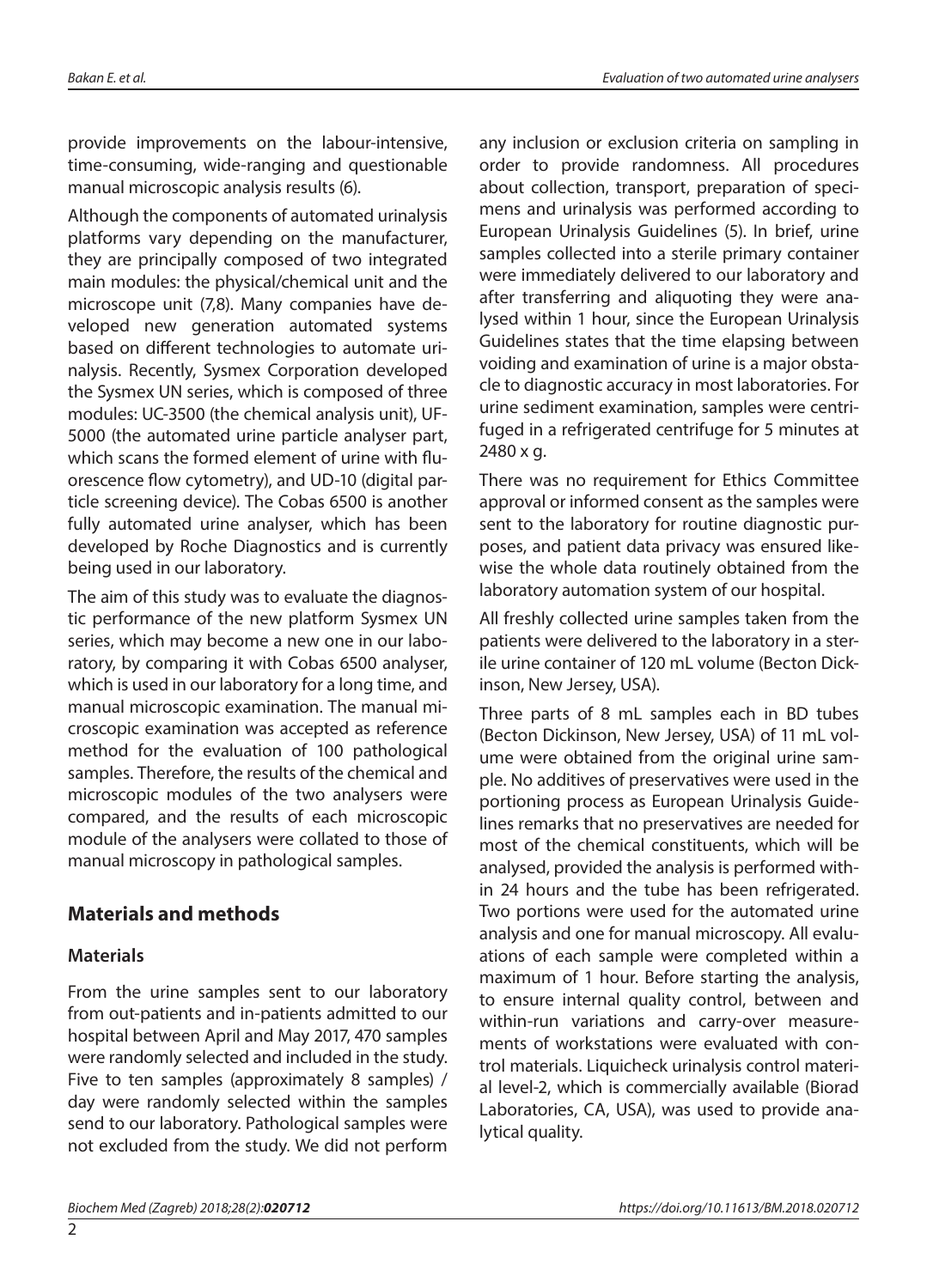#### **Methods**

#### *Urinalysis systems*

In this study, we aimed to evaluate the analytical performance of the new urine analyser included to our laboratory, Sysmex UN series, by comparing the results with the Cobas 6500 automated urine analyser, which is used in our laboratory for a long time. Both urinalysers report the microscopic results as cells/high power field (HPF) or low power field (LPF) in the same way as manual microscopy, making it easy to compare the devices and manual microscopy.

The Cobas 6500 platform is a combination of the Cobas u601 analyser (physical and chemical module) and the Cobas u701 analyser (microscopy module). The u601 analyser can evaluate the following parameters: pH, leukocytes, nitrite, protein, glucose, ketones, urobilinogen, bilirubin, erythrocytes, colour and clarity by reflectance photometry technology and specific gravity by refractometry. The Cobas u701 is a fully automated microscopy system for quantitative particle counting and semi-quantitative or qualitative classification of particles. Cobas u701 re-suspends the samples and pipettes them into disposable cuvettes, then centrifuges the cuvettes at 4409 x g for 10 seconds. A microscopic camera captures 15 real images of each centrifuged sample. Particle recognition software analyses the particles and the operator can see the sediment images on the screen. Cobas u701 can evaluate the following parameters: erythrocytes, leukocytes, hyaline cells, epithelial cells, bacteria, small round cells or no squamous epithelial cells, pathological casts, crystals, mucus, yeasts, and spermatozoa.

The Sysmex UN series is a combination of the UC-3500 analyser (physical and chemical module) and the UF-5000 analyser (microscopy module). Urine is analysed with reflectance photometry technology by dropping chemically absorbed pads (strips) and the following parameters are evaluated in the UC-3500 module: pH, leukocytes, nitrite, protein, glucose, ketones, urobilinogen, bilirubin, blood, erythrocytes, colour, clarity by reflectance photometry technology, and specific gravity by refractometry. UF-5000 is the fully automated microscopy module of the Sysmex UN series and counts cells with the fluorescence flow cytometric method. In this method, the nucleic acid components of the formed elements, which have a nucleus, are marked with polymethylene markers, and those without a nucleus are coloured through their lipid/ proteins. Identification software determines and quantifies the cells and particles and, the results are displayed on the screen. An additional third module, UD-10, completes the Symex UN series, and this is a fully automated urine particle digital imaging device, which captures images of urine, classifies the particles into 8 classes on the basis of their size, and gives a detailed view of urine particles to the user. UD-10 confirms abnormal results after particle analysis.

In order to analyse the consistency of the results, the Sysmex UN series quality assesment processes were performed based on current guidelines (5). To determine between- and within-run precisions, control materials at different levels produced by the manufacturers were used according to current guidelines (5). Control material measurements with the Sysmex UN series were repeated 20 times for both day-to-day- and within-day basis. Coefficients of variations (CV%) were calculated using the manufacturer's control materials (QC-UK-0013LL and QC-UK0013HL for low and high WBC and RBC counts). A carry-over test was also executed for the Sysmex UN series by testing two different levels of control materials a total of three times: as the sequence of level-1 – level-2 – level-1.

#### *Microscopy examination*

From the total of 470 urine samples, 100, which were reported as pathological by one analyser or both, were subjected to manual microscopic examination. To minimize interobserver variability, all samples were examined by the same technician with the same microscope. For manual microscopic analysis, 8 mL of well mixed urine was centrifuged 5 minutes at 2480 x g (Allegra x-30R, Beckman Coulter, USA). After centrifugation, the sediment content was re-suspended and then slides were prepared and examined under a CX21FS1 upright microscope (Olympus, Tokyo, Japan) (4,5). Magnification x100 (LPF) was used for the crystals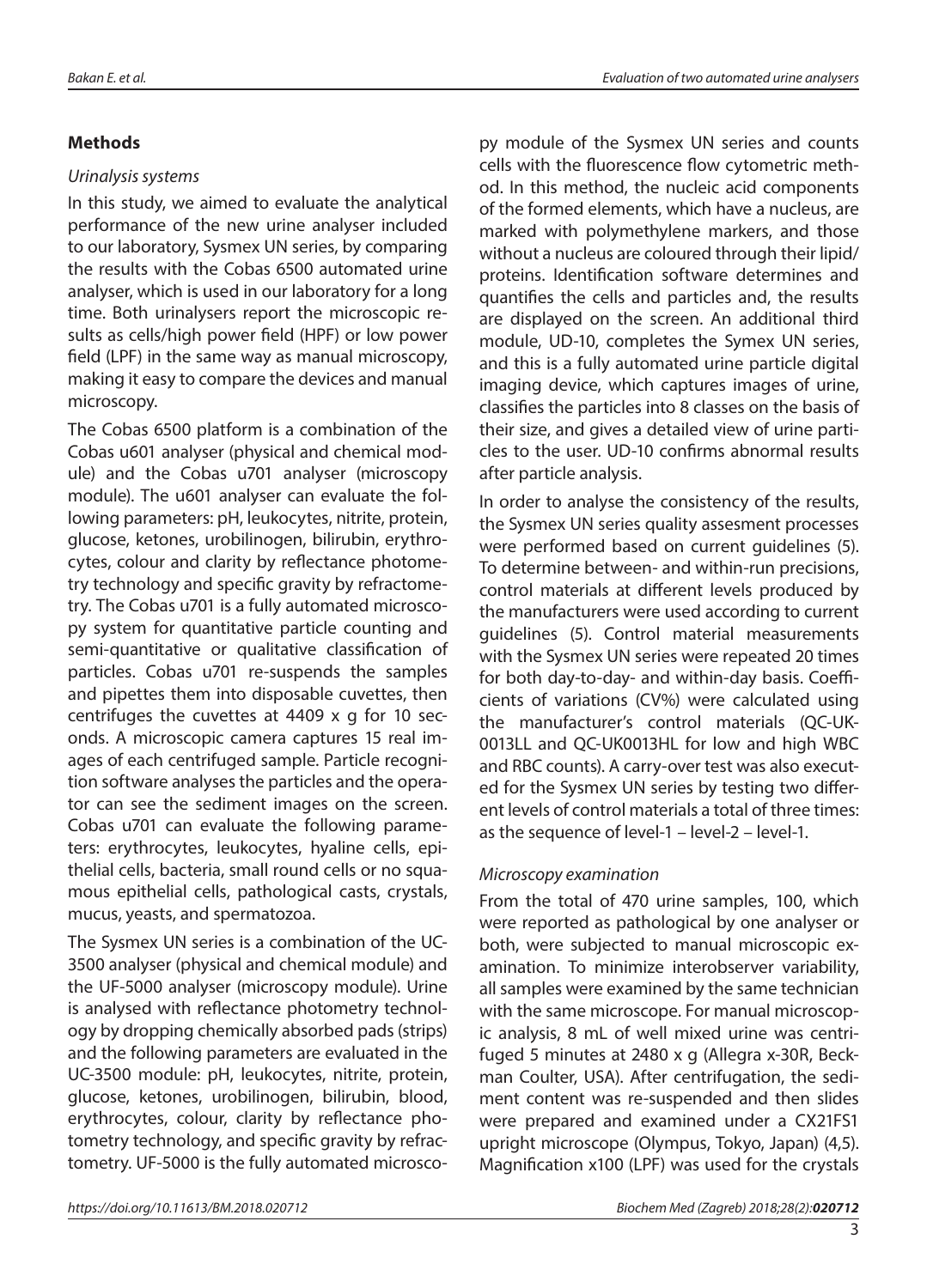and x400 (HPF) for WBC and RBC. The diagnostic accuracies of sediment analysis compared to the manual microscopy for both Cobas 6500 and Sysmex UN series were evaluated using the classification in the different categories defined in Table 1. The particles were counted per field and a semiquantitative classification system was performed by giving numerical values within some ranges (*e.g.* 0 - 10 or 0 - 5) or some results were named as negative or positive according to the previous reports similar to this study (9-11). Manual microscopy was accepted as the reference method in all reports.

## **Statistical analysis**

PASW Statistics for Windows, version 20.0 (SPSS Inc., Chicago, USA) and MedCalc Statistical Software, version 12, (MedCalc Software, Mariakerke, Belgium) were used for statistical analysis. For continuous set variables, Kolmogorov-Smirnov test was used to evaluate the normality of data. For variables presented in ordinal scale (*i.e.* semiquantitative categories), Kolmogorov-Smirnov test was not performed and non-parametric tests were used. A value of  $P < 0.05$  was accepted as statistically significant.

Clinical decision was used as a determinant in order to classify the results obtained by different methods. For instance, WBC results were classified as (0) when the WBC count was normal, as (1) when rare, as (2) when low, as (3) when high, and as (4) when very high.

The comparison of data according to the clinical decision was performed using the McNemar test. Gamma and Spearman correlation analyses were performed for the comparison of parametric data (gamma correlation analysis was used when the linearity criteria of Passing-Bablok regression analysis were met and Spearman's correlation analysis was used when it was not met). We accepted manual method as control and the analysed method (Sysmex UF-5000 or Cobas u701) as case when evaluating the concordance by gamma correlation analysis.

Concordance correlation analysis was used for the measurements of precision and accuracy. Passing-Bablok regression analysis was performed and Bland-Altman plots were used to demonstrate agreements and differences between the two automated analysers (12,13). When performing Bland-Altman graphs, we entered a value "4 cells" for the maximum allowed difference between methods selected the option "Draw lines for 95% CI of limits of agreement" as recommended by Stöckl *et al.* (14). Concordance correlation analysis was used for the measurements of precision and accuracy (15). Cohen's κ concordance coefficient was used to estimate the agreement between the manual and the automated microscopic analysis results.

|                                    | Range    |          |                          |                          |                          |  |  |  |
|------------------------------------|----------|----------|--------------------------|--------------------------|--------------------------|--|--|--|
| <b>Parameter</b>                   |          | $^{(+)}$ |                          |                          |                          |  |  |  |
|                                    | (-)      | Few      | <b>Moderate</b>          | <b>High</b>              | <b>Many</b>              |  |  |  |
| <b>RBC (cells/HPF)</b>             | $0 - 4$  | $5 - 10$ | $11 - 20$                | $21 - 50$                | $\geq 51$                |  |  |  |
| <b>WBC</b> (cells/HPF)             | $0 - 4$  | $5 - 10$ | $11 - 20$                | $21 - 50$                | $\geq 51$                |  |  |  |
| <b>Epithelial cell (cells/LPF)</b> | Negative | Few      | Moderate                 | High                     | $\overline{\phantom{a}}$ |  |  |  |
| Crystal (cells/LPF)                | Negative | Positive | $\overline{\phantom{0}}$ | $\overline{\phantom{a}}$ | $\overline{\phantom{0}}$ |  |  |  |

RBC - red blood cells. WBC - white blood cells. HPF - high power field (x 400). LPF - low power field (x 100).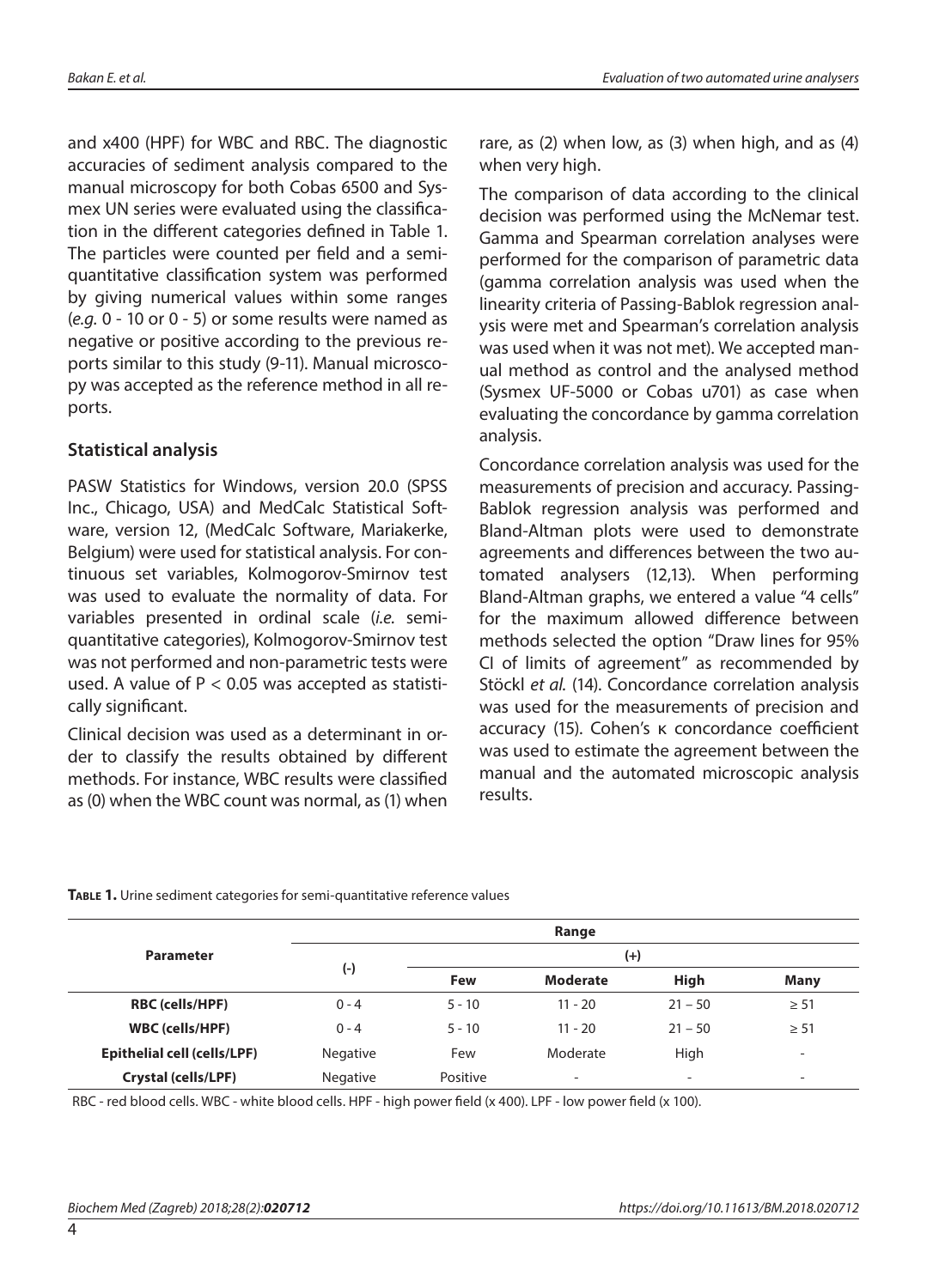## **Results**

The diagnostic accuracies of sediment analysis compared to the manual microscopy are presented in Table 2. The coefficients of variations are shown in Table 3. Results showed that Sysmex UN series had satisfactory intra- and inter-assay precisions, and no carryover was detected by testing the control materials. The intra- and inter-assay precisions of Cobas 6500 were also reported as satisfactory in our previous report (16). The diagnostic accuracies of sediment analysis for both systems, compared to manual microscopy, were satisfactory. However, the Sysmex UN series was slightly more sensitive and specific than the Cobas 6500 for both leukocyte and erythrocyte counts.

We reported correlation analysis results of RBC for the comparisons of manual microscopy *vs* Cobas u701 and manual microscopy *vs* Sysmex UF-5000 instead of Passing-Bablok regression analysis, since the CUSUM test for linearity resulted P < 0.05 and did not met the linearity criteria of Passing-Bablok regression analysis. Spearman's correlation analysis results for RBC were as follows: comparison of manual microscopy *vs* Cobas u701: r = 0.76, P = 0.010 and manual microscopy *vs* Sysmex UF-5000:  $r = 0.98$ ,  $P = 0.010$ . We reported Passing-Bablok regression analysis results for RBC comparisons of Cobas u701 *vs* Sysmex UF-5000, since the CUSUM test for linearity resulted  $P > 0.05$  and met the linearity criteria of Passing-Bablok regression analysis.

The results of the Passing-Bablok regression analysis for WBC and RBC counts are shown in Table 4, and Passing-Bablok regression graphs and Bland-Altman plots in Figures 1-4, respectively. The scatter diagrams with regression line, the first result of Passing-Bablok regression, enabled the visual inspection of measured data and obvious agreement of fitted regression line and identity line.

Evaluation of Bland-Altman graphs showed that WBC and RBC counts showed acceptable comparability. According to the Bland-Altman plots, most paired data lay within 1.96 SD. No high mean biases for WBC were found in the current study.

|                               | Sensitivity (%) | Specificity (%) | <b>PPV (%)</b> | NPV(%) |
|-------------------------------|-----------------|-----------------|----------------|--------|
| <b>WBC - Cobas 6500</b>       | 86.1            | 91.8            | 86.8           | 91.5   |
| <b>RBC - Cobas 6500</b>       | 45.3            | 95.2            | 81.0           | 79.5   |
| <b>WBC - Sysmex UN-Series</b> | 98.2            | 98.2            | 98.2           | 98.9   |
| <b>RBC - Sysmex UN-Series</b> | 99.2            | 94.9            | 89.7           | 99.6   |

**Table 2.** Diagnostic accuracy of automated urine analysers compared to manual microscopy

WBC - white blood cells. RBC - red blood cells. NPV - negative predictive value. PPV - positive predictive value. Manual urine sediment analysis was used as reference.

**Table 3.** Inter- and intra-assay coefficient of variations for WBC and RBC counts in low and high control materials in Sysmex UF-5000

| Control                 | Target value (x 10 <sup>6</sup> /L) | LL-UL of target value (x $10^6$ /L) |     | <b>Intra-assay CV%</b> Inter-assay CV% |
|-------------------------|-------------------------------------|-------------------------------------|-----|----------------------------------------|
| <b>WBC low control</b>  | 38.5                                | $(19.2 - 57.8)$                     | 9.2 | 3.2                                    |
| <b>WBC high control</b> | 779.4                               | $(623.5 - 935.3)$                   | 3.2 | 3.2                                    |
| <b>RBC low control</b>  | 40.5                                | $(20.2 - 60.8)$                     | 3.2 | 4.1                                    |
| <b>RBC high control</b> | 200.2                               | $(160.2 - 240.2)$                   | 6.2 | 3.2                                    |

WBC - white blood cells. RBC - red blood cells. CV - coefficient of variation. LL -lower limit. UL - upper limit.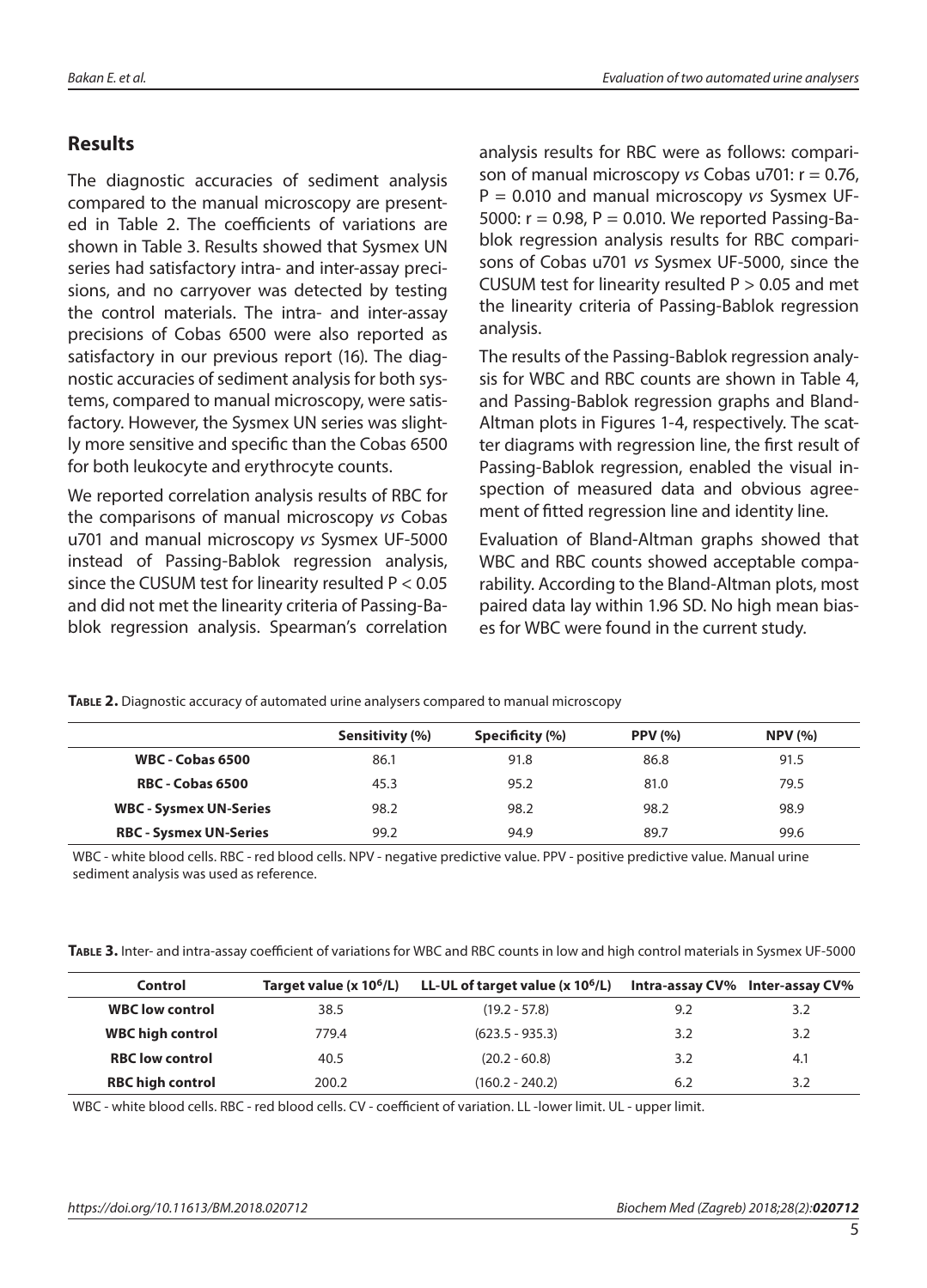

Figure 1. Comparison of manual analysis and Cobas u701 for white blood cells (WBC). a) Passing-Bablok regression analysis demonstrates similar performance of manual microscopy and Cobas u701 for WBC count. The regression line equation is shown in the box. Solid line - regression line. Dashed lines - 95% CI for the regression line. Dotted line - identity line  $(X = Y)$ . b) Comparison of Cobas u701 with manual microscopy for WBC count using Bland-Altman analysis. Solid line (mean) – mean difference. Dashed lines (SD) – standard deviation. (B)



**Figure 2.** Comparison of manual analysis and Sysmex UF 5000 for white blood cells (WBC). a) Passing-Bablok regression analysis demonstrates similar performance of manual microscopy and Sysmex UF-5000 for WBC count. The regression line equation is shown in the box. Solid line - regression line. Dashed lines - 95% CI for the regression line. Dotted line - identity line (X = Y). b) Comparison of Sysmex UF-5000 with manual microscopy for WBC count using Bland-Altman analysis. Solid line (mean) – mean difference. Dashed lines (SD) – standard deviation. (B)



**Figure 3.** Comparison of Cobas u701 and Sysmex UF 5000 for white blood cells (WBC). a) Passing-Bablok regression analysis demonstrates similar performance of Cobas u701 and Sysmex UF-5000 for WBC count. The regression line equation is shown in the box. Solid line - regression line. Dashed lines - 95% CI for the regression line. Dotted line - identity line  $(X = Y)$ . b) Comparison of Cobas u701 with Sysmex UF-5000 for WBC count using Bland-Altman analysis. Solid line (mean) – mean difference. Dashed lines (SD) – standard deviation. (B)

*Biochem Med (Zagreb) 2018;28(2):020712 https://doi.org/10.11613/BM.2018.020712*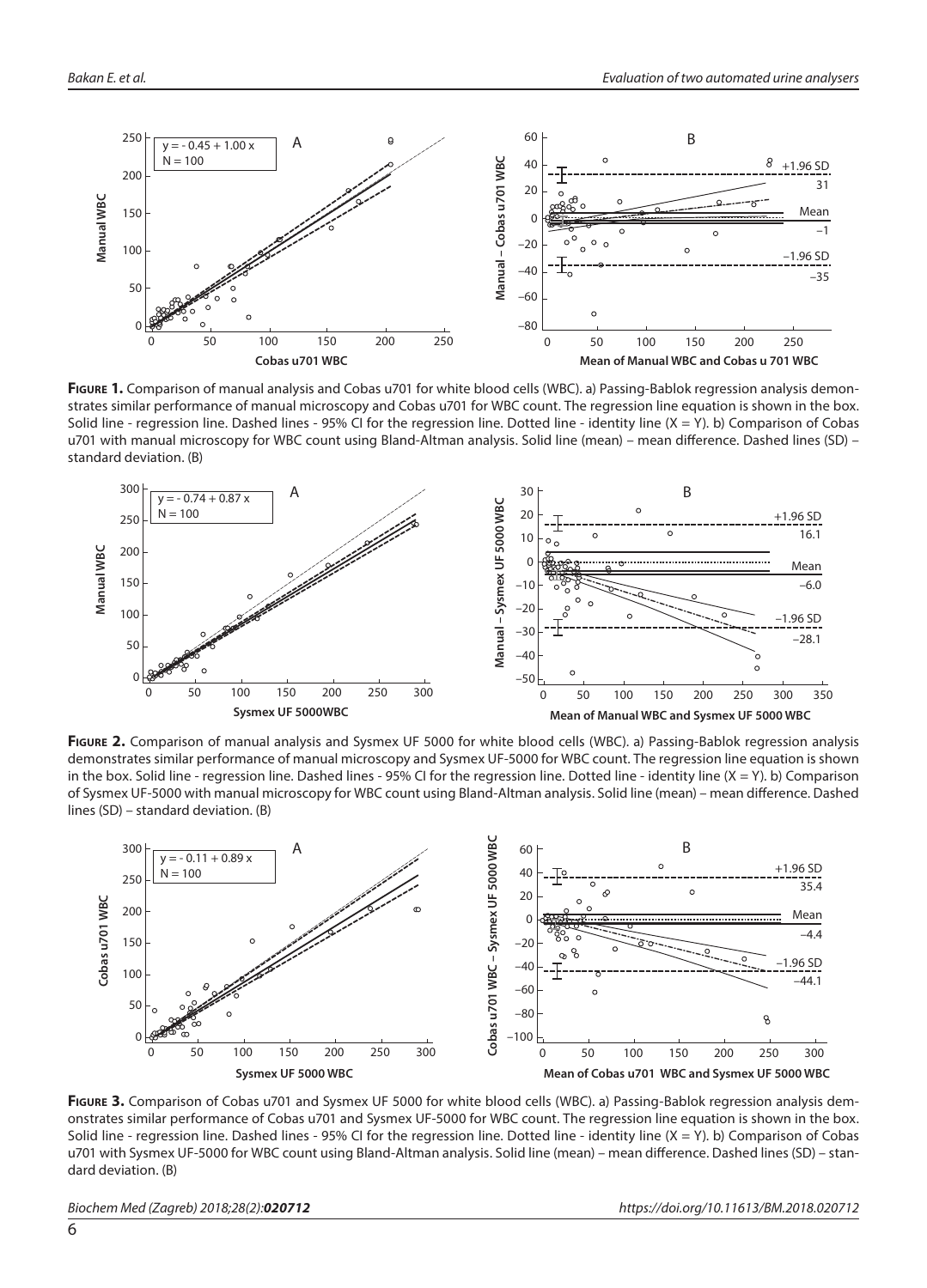

**Figure 4.** Comparison of Cobas u701 and Sysmex UF 5000 for red blood cells (RBC). a) Passing-Bablok regression analysis demonstrates similar performance of Cobas u701 and Sysmex UF-5000 for RBC count. The regression line equation is shown in the box. Solid line - regression line. Dashed lines - 95% CI for the regression line. Dotted line - identity line (X = Y). b) Comparison of Cobas u701 with Sysmex UF-5000 for RBC count using Bland-Altman analysis. Solid line (mean) – mean difference. Dashed lines (SD) – standard deviation. (B)

For comparison between Cobas u701 *vs* manual, inspecting plots, intercept and slope values, we conclude that there is a constant difference between Cobas u701 *vs* manual (with a bias of - 1.6). Additionally, there are constant or proportional differences between Sysmex UF-5000 *vs* manual method for WBC and Sysmex UF-5000 *vs* Cobas u701 for RBC; there is a proportional difference between Sysmex UF-5000 *vs* Cobas u701 for WBC when we evaluated the 95% confidence intervals of intercept (A) and slope (B) for the aforementioned comparisons. We have to mention that the proportional CV of data might bias the analysis.

Passing-Bablok regression analysis showed very similar equivalent slopes. Most of the Passing-Bablok regression equations produced slopes of about 1.000 and intercepts of about 0.000 (Table 4). Only exceptions were the comparisons of WBC

| Analytes Comp |        | <b>Passing-Bablok</b><br>regression analysis                    | <b>Concordance correlation</b><br>analysis |                                   |  |      | <b>Bland-Altman graphs</b> |                                                                                                                         |                           |  |
|---------------|--------|-----------------------------------------------------------------|--------------------------------------------|-----------------------------------|--|------|----------------------------|-------------------------------------------------------------------------------------------------------------------------|---------------------------|--|
|               |        | equation,<br>$y = A x (95\% CI) + B$<br>(95% CI)                | <b>Cusum</b><br>(P)                        | CCC<br>(95% CI)                   |  | r Cb | <b>Bias</b><br>(%)         | <b>LoALL</b><br>(95% CI)                                                                                                | <b>LoA UL</b><br>(95% CI) |  |
|               | 1 vs 3 | 1.00 (0.92 to 1.07) x<br>$+$ (- 0.45) (- 0.85 to 0.21)          | 0.530                                      |                                   |  |      |                            | $0.95$<br>$0.95$ $0.95$ $1.00$ $0.340$ $-1.6$ $-35.09$<br>$-35.09$ $31.82$<br>$-40.90$ to $-29.28$ $(26.01$ to $37.63)$ |                           |  |
| <b>WBC</b>    | 2 vs 3 | 0.87 (0.85 to 0.91) $\times$<br>$+$ (- 0.74) (- 1.09 to - 0.57) | 0.380                                      |                                   |  |      |                            | $0.98$<br>$0.99$ $0.99$ $0.99$ $0.99$ $0.001$ $0.60$ $0.31.92$ to $0.24.25$<br>$(12.28 \text{ to } 19.95)$              |                           |  |
|               | 1 vs 2 | $0.89$ (0.84 to 0.98) x<br>$+$ (- 0.11) (- 0.54 to 0.29)        | 0.700                                      |                                   |  |      |                            | 0.95 1.00 0.034 - 4.4 - 44.15 35.45<br>(0.93 to 0.96) 0.95 1.00 0.034 - 4.4 - (- 51.06 to - 37.24) (28.54 to 42.35)     |                           |  |
| <b>RBC</b>    | 1 vs 2 | 0.95 (0.92 to 0.99) $x$<br>$+$ (-0.57) (-0.85 to -0.29)         | 0.190                                      | 0.96<br>$(0.94 \text{ to } 0.97)$ |  |      |                            | 0.96 1.00 0.725 - 0.5 $-25.85$ 24.94<br>(-30.26 to - 21.44) (20.53 to 29.35)                                            |                           |  |

**Table 4.** The results of the Passing-Bablok regression analysis and Bland Altman plots for WBC and RBC counts

Comp - comparisons: 1 - Cobas u701, 2 - Sysmex UF-5000, 3 - Manual microscopy. 95% CI – 95% confidence intervals. A – regression slope. B – regression intercept. Cusum - Cusum test for linearity. CCC – concordance correlation analysis. r - Pearson correlation coefficient. Cb - cias correction factor Cb (accuracy) (> 0.99 excellent agreement; 0.99 - 0.95 substantial agreement; 0.90 - 0.94 moderate agreement; < 0.9 poor agreement). LoA LL - lower limit of agreement. LoA UL: upper limit of agreement. WBC - white blood cells. RBC - red blood cells.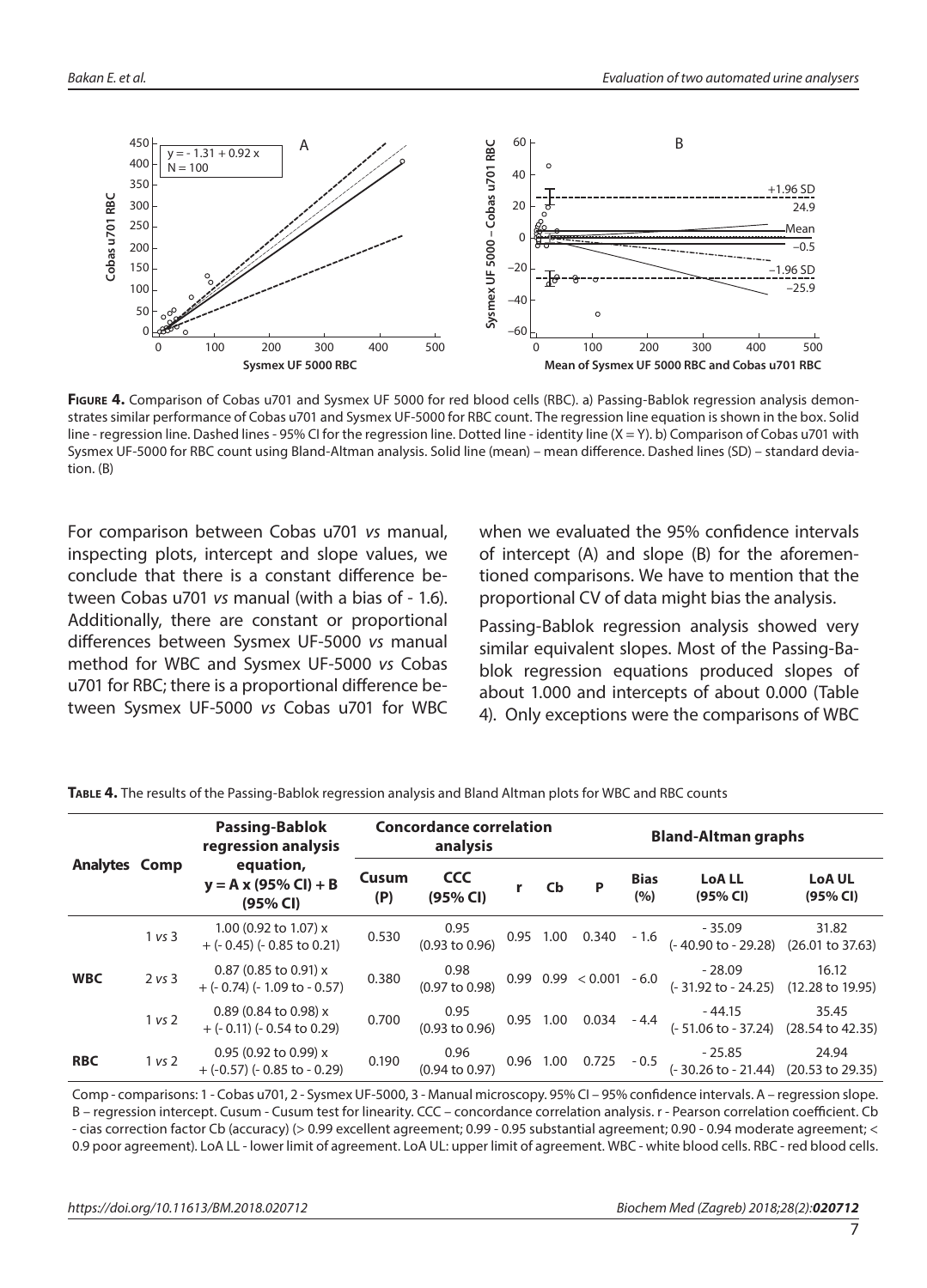for Sysmex UF-5000 vs manual microscopy (slope did not contain one, intercept did not contain zero) and for Cobas u701 vs manual microscopy (slope did not contain one); and it was concluded that there were some significant differences between obtained intercept value and value zero, and there were no constant differences between two compared methods. Regression analysis demonstrated good concordance between manual microscopy which is used for the evaluation of 100 pathological samples, and Cobas u701 and Symex UF-5000. Similarly, the Bland-Altman difference plots demonstrated good compatibility between the three microscopic methods (Figures 1-3). Concordance correlation analysis showed substantial to excellent agreements.

WBC results were selected as an example to compare the microscopic results of the three methods (manual microscopy, Cobas u701, and Sysmex UF-5000) using gamma statistics and the McNemar test. The positivity and negativity rates of WBC counts of the three methods are given in Table 5. Gamma statistics were applied to evaluate the results in respect of clinical decision.

Comparison of Cobas u701 with manual microscopic particle counting method resulted a gamma statistics value of 0.958 (odds ratio 0.958, with a 95% confidence interval ranged from 0.517 to 1.773) and Mc-Nemar test presented significant difference between methods (P < 0.001) when cutoff value was accepted as < 5 WBC / HPF.

| <b>Number of WBC</b>               |                |                |                | Number of WBC (cells / HPF) |                |                |              |  |  |  |
|------------------------------------|----------------|----------------|----------------|-----------------------------|----------------|----------------|--------------|--|--|--|
| (cells / HPF)                      | Cobas u701     |                |                |                             |                |                |              |  |  |  |
|                                    |                | $0 - 4$        | $5 - 10$       | $11 - 20$                   | $21 - 50$      | $\geq 51$      | <b>Total</b> |  |  |  |
|                                    | $0 - 4$        | 260            | 18             | $\overline{2}$              | $\overline{2}$ | 1              | 283          |  |  |  |
|                                    | $5 - 10$       | 21             | 21             | 9                           | $\mathbf{1}$   | $\Omega$       | 52           |  |  |  |
| <b>Manual</b><br><b>Microscopy</b> | $11 - 20$      | $\mathbf{1}$   | 10             | 20                          | 12             | $\mathbf{1}$   | 44           |  |  |  |
|                                    | $21 - 50$      | $\Omega$       | $\overline{2}$ | 5                           | 18             | $\overline{7}$ | 32           |  |  |  |
|                                    | $\geq 51$      | $\overline{2}$ | $\pmb{0}$      | 3                           | $\overline{2}$ | 38             | 45           |  |  |  |
|                                    | <b>Total</b>   | 284            | 51             | 39                          | 35             | 47             | 456          |  |  |  |
|                                    | Sysmex UF-5000 |                |                |                             |                |                |              |  |  |  |
|                                    |                | $0 - 4$        | $5 - 10$       | $11 - 20$                   | $21 - 50$      | $\geq 51$      | <b>Total</b> |  |  |  |
|                                    | $0 - 4$        | 280            | 3              | $\mathbf 0$                 | $\pmb{0}$      | 0              | 283          |  |  |  |
|                                    | $5 - 10$       | 3              | 43             | 5                           | $\mathbf{1}$   | 0              | 52           |  |  |  |
| <b>Manual</b><br><b>Microscopy</b> | $11 - 20$      | 0              | 0              | 33                          | 10             | 1              | 44           |  |  |  |
|                                    | $21 - 50$      | $\mathbf{0}$   | $\mathbf 0$    | $\Omega$                    | 30             | $\overline{2}$ | 32           |  |  |  |
|                                    | $\geq 51$      | $\mathbf{0}$   | $\mathbf 0$    | $\Omega$                    | $\overline{2}$ | 43             | 45           |  |  |  |
|                                    | <b>Total</b>   | 283            | 46             | 38                          | 43             | 46             | 456          |  |  |  |
|                                    | Cobas u701     |                |                |                             |                |                |              |  |  |  |
|                                    |                | $0 - 4$        | $5 - 10$       | $11 - 20$                   | $21 - 50$      | $\geq 51$      | <b>Total</b> |  |  |  |
|                                    | $0 - 4$        | 261            | 17             | $\overline{2}$              | $\overline{2}$ | $\mathbf{1}$   | 283          |  |  |  |
|                                    | $5 - 10$       | 19             | 19             | 8                           | 0              | 0              | 46           |  |  |  |
| <b>Sysmex</b><br><b>UF-5000</b>    | $11 - 20$      | $\overline{2}$ | 10             | 18                          | 8              | $\Omega$       | 38           |  |  |  |
|                                    | $21 - 50$      | 1              | 5              | 9                           | 22             | 6              | 43           |  |  |  |
|                                    | $\geq 51$      | 1              | 0              | $\overline{2}$              | 3              | 40             | 46           |  |  |  |
|                                    | <b>Total</b>   | 284            | 51             | 39                          | 35             | 47             | 456          |  |  |  |

**Table 5.** Comparison of the numbers of WBC counted by the manual method and the urine analyzers

WBC - white blood cells. HPF - high power field (x 400).

*Biochem Med (Zagreb) 2018;28(2):020712 https://doi.org/10.11613/BM.2018.020712*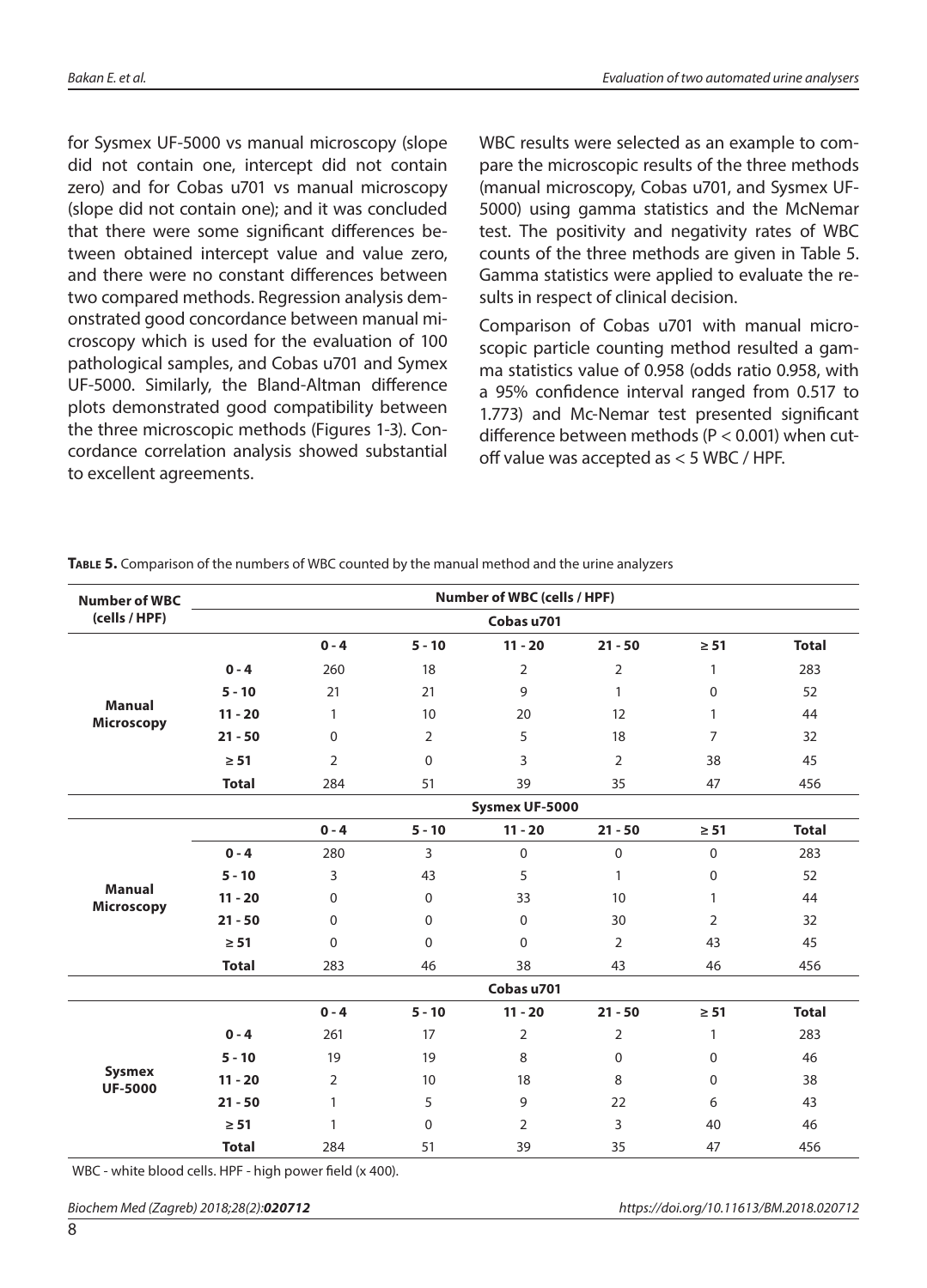Gamma correlation showed 47 discordant pairs (case and control had different exposure to the risk factor). There were 24 (51.1%) pairs where the control was exposed to the risk factor but the case was not, and 23 (48.9%) pairs where the case was exposed to the risk factor but the control was not. The McNemar test demonstrated a significant difference in the comparison of Cobas u701 and the manual method at a ratio of 13.9%.

Comparison of Sysmex UF-5000 with manual microscopic particle counting method resulted a gamma statistics value of 0.99 and Mc-Nemar test presented significant difference between methods (P < 0.001). This comparison showed 6 discordant pairs (case and control had different exposure to the risk factor). There were 3 (50.0%) pairs where the control was exposed to the risk factor but the case was not, and 3 (50.0%) pairs where the case was exposed to the risk factor but the control was not. The two-tailed P value was determined as 0.6831, calculated with the McNemar test with continuity correction. The odds ratio was 1.000, with a 95% confidence interval ranging from 0.134 to 7.466 and non-concordance rate was 1.7%.

Comparison of Sysmex UF-5000 and Cobas u701 resulted a Gamma statistics value of 0.957 and Mc-Nemar test presented significant difference between the two automated methods ( $P < 0.001$ ). This comparison showed 45 discordant pairs (case and control had different exposure to the risk factor). There were 23 (51.1%) pairs where the control was exposed to the risk factor but the case was not, and 22 (48.9%) pairs where the case was exposed to the risk factor but the control was not. The odds ratio was 0.957, with a 95% confidence interval ranging from 0.508 to 1.795 and non-concordance was 13.6%.

The κ analysis showed additional support for the comparisons of the couples: comparison of manual microscopic particle counting method and Cobas u701 resulted a  $\kappa$  value of 0.78 with P < 0.001, comparison of manual microscopy and Sysmex UF-5000 resulted a  $\kappa$  value of 0.97 with P < 0.001, and comparison of Sysmex UF-5000 and Cobas u701 resulted a κ value of 0.79 with  $P < 0.001$  ( $\kappa =$  $0.79; P < 0.001$ ).

## **Discussion**

Considering the Bland-Altman difference plots and the biases, we can conclude that the analytical performances of the two automated devices are acceptable. Gamma statistics indicated that the automated microscopic results of Cobas u701 and Sysmex UF-5000 and those of manual microscopy had very good to moderate compatibilities for WBC counts, which was confirmed by Passing-Bablok regression analysis and Bland-Altman plots. Gamma statistics for the WBC results showed a good to moderate correlation for the microscopic results of the three methods in respect of clinical decision. However, the McNemar test demonstrated a significant difference in the comparison of Cobas u701 and the manual method, showing that a non-concordancy at a rate of 13.9% may have affected all clinical diagnoses. This rate was very similar to that of the previous study by the current authors, which reported a non-concordance rate of 13.3% for the comparison of Cobas 6500 and Iris IQ200 fully-automatedurinalysers and comparison with manual microscopy (17). The McNemar test exhibited a significant difference in the comparison of Sysmex UF-5000 and the manual method (McNemar test P value < 0.001), and gamma correlation showed very low non-concordancy at a rate of 1.7%, which may have affected all clinical diagnoses only by this ratio. The Kappa analysis showed significant agreement when applied for the comparisons of manual and Cobas u701 (good agreement), manual and Sysmex UF-5000 (very good agreement), and Sysmex UF-5000 and Cobasu701 (good agreement).

Several microscopic comparison studies conducted to date have shown that automated analysers mostly have similar performances and that their results are compatible with manual microscopy. One of these studies, which was conducted by Akin *et al.* reported that both UriSed and IQ200 were highly reproducible and were able to analyse large numbers of urine samples quickly and simultaneously (9). Another study compared the diagnostic performance of three automated urinalysis systems (Iris IQ200, Sysmex UF-1000i and UriSed LabUMat) and demonstrated acceptable correla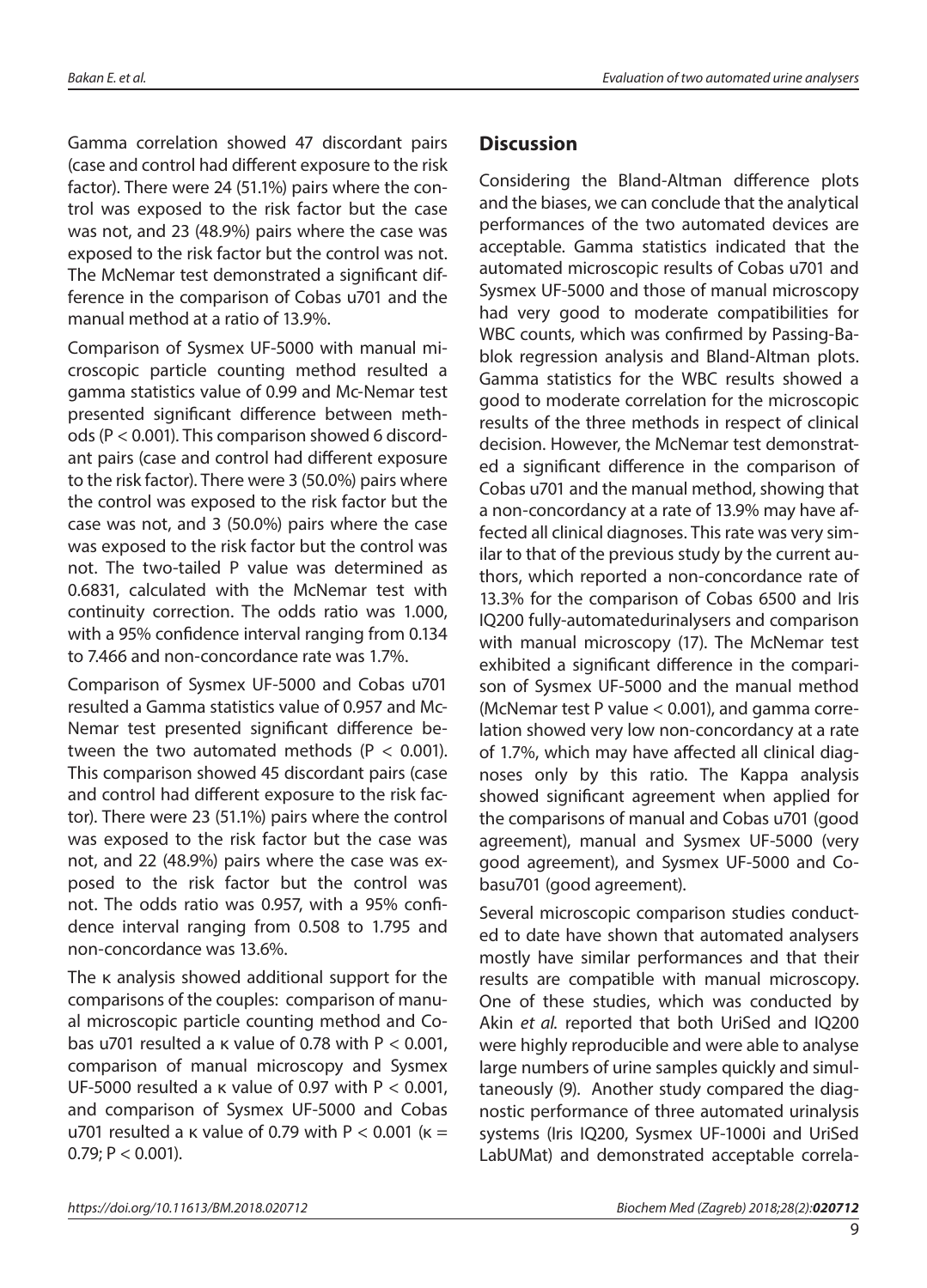tions in chemical data between instruments (17). Similar concordances have been reported in studies comparing LabUMat *vs* Urised and UX-2000 *vs* Cobas 6500 (9,18). A recent study conducted by Sánchez-Mora *et al.,* researchers aimed to compare UX2000 (Sysmex Corp, Japan) and SediMAX/ AutionMax (Arkray Factory Inc., Japan), totally automatized analyzers, against Fuchs-Rosenthal counting chamber, the gold standard technique for sediment analysis. Reserachers reported that, UX-2000 has shown to have better concordance with the gold standard method compared to SediMAX/AutionMax. Researhcers suggested that Sysmex UX2000 needs some improvements such as an image module in order to decrease manual microscopy review for urine samples (19). Recently, we reported a comparison of Cobas 6500 and Iris IQ200 fully-automated urinalysers and a comparison of them with manual microscopy, which reported similar performances between the two autoanalyzers and good compatibility to manual microscopy (16). Several studies have reported that definition of WBC, RBC and epithelial cells are not always appropriate in automated urinalysers, especially in very pathological specimens (9,10,20).

Sysmex UN series automated urine analyser is very new on the market, and it is important to determine whether this platform is a candidate urinalyser in clinical laboratories. The current study is the first to compare the analytical performances of two automated urinalysers, the Cobas 6500 and Sysmex UN series.

It should be considered that although automated urinalysis systems have valuable advantages, they do not always report proper test results and controversial or pathological results should be carefully examined by the technician (20). In suspicious cases, the technician should carefully check the pre-analytical and analytical error sources. Analyzing urine sediment with manual microscopy in those situations is recommended (9,10,16). Moreover, the technician should examine the patient's history and request that the test be repeated if necessary.

This study has several limitations. First, we selected urine samples randomly but only the samples

over 8 mL were includedin the study and insufficient samples were excluded. Secondly, our results generally focus on the 100 pathologic samples of 470, and this number is relatively low for an appropriate comparison. Thirdly, although the negative and the positive predictive values ofthe two urinalysis system found in acceptable limits, these values could have been determinedmore sensitively if the KOVA cell chamber system had been used, since semi-quantitative results formanual microscopy were determined in this study. Moreover, chamber counting of uncentrifuged samples is the method of choice for instrument validation and, no sediment method can be considered as reference for quantitative urinary particle counting (5). Fourthly, we did not examine the specimen obtaining methods such as voiding, by catheterization, needle puncture, through a post-operative urostomy, urine collection bags or special receptables for bed-bound patients.

Despite these limitations, this study has the benefit that the measurements were obtained from the real patients and therefore the results can be applied directly to the clinical situation.

To the best of our knowledge this is the first study evaluating the analytical performance of Sysmex UN series by comparing that with Cobas 6500 and manual method. These two automated urine analysers showed good concordancies in most of the parameters analyzed. The comparison of the results with manual microscopy showed that the automated sediment analyzers have satisfactory analytical performances for formed elements. Therefore, we can conclude that the new Sysmex UN series urinalyser of our laboratory can be safely used in addition to Cobas 6500 automated urinalyser, which is being used in our laboratory for a long time.

Nevertheless, confirmation of pathological results with manual microscopy and consideration of the patients' medical history is highly recommended.

#### **Acknowlegment**

The authors would like to thank Ramazan Ayas, the application specialist of Sysmex Turkey, for his technical and statistical assistance in the study,